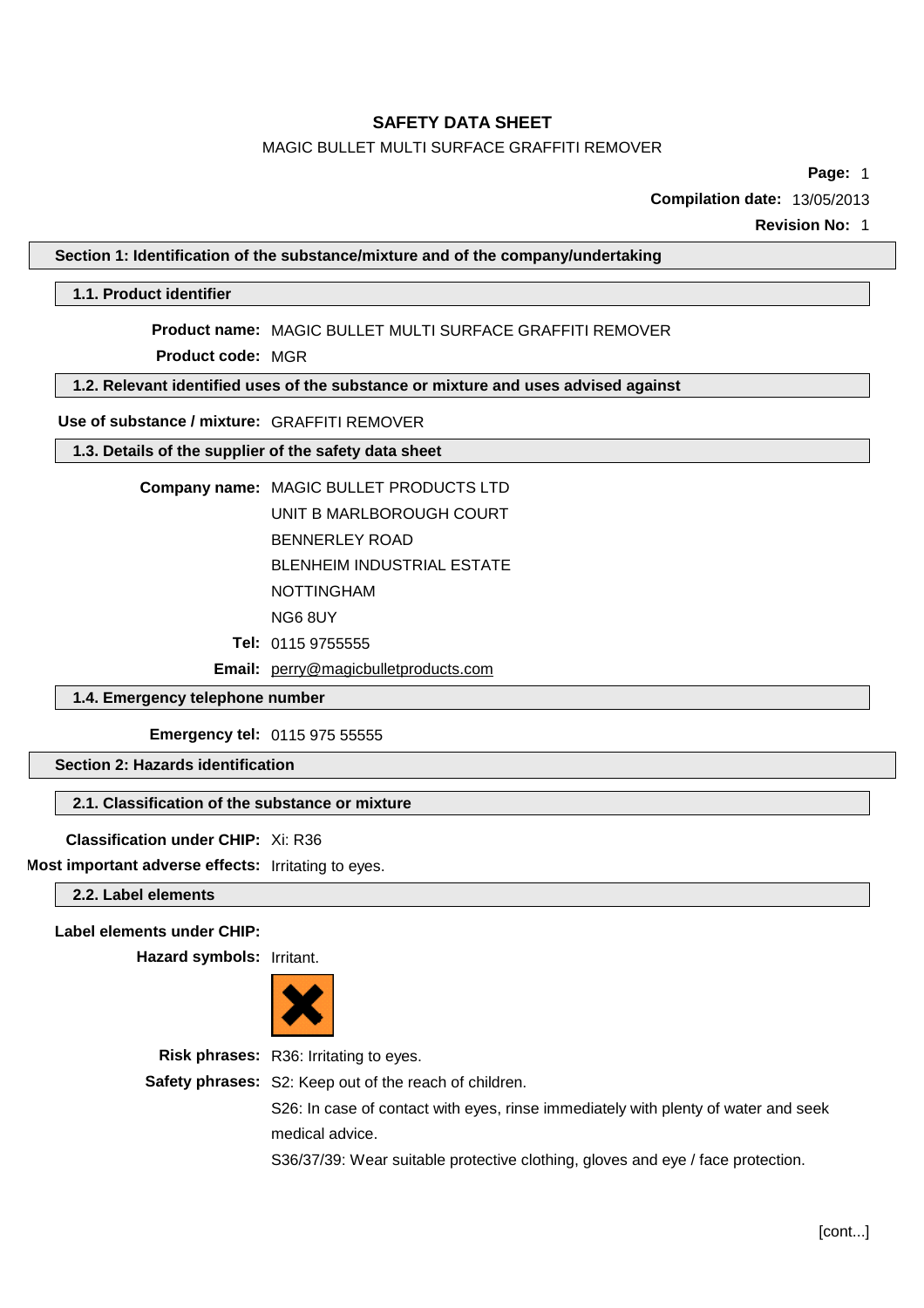# MAGIC BULLET MULTI SURFACE GRAFFITI REMOVER

### **2.3. Other hazards**

### **PBT:** This product is not identified as a PBT substance.

## **Section 3: Composition/information on ingredients**

### **3.2. Mixtures**

### **Hazardous ingredients:**

BENZYL ALCOHOL

| <b>EINECS</b> | CAS                                 | <b>CHIP Classification</b> | <b>CLP Classification</b>                             | Percent |
|---------------|-------------------------------------|----------------------------|-------------------------------------------------------|---------|
| 202-859-9     | $100 - 51 - 6$                      | Xn: R20/22                 | Acute Tox, 4: H332: Acute Tox, 4:<br>H <sub>302</sub> | 10-25%  |
|               | $100T$ DIDEO (110) ETHOVAL ATE 0.00 |                            |                                                       |         |

### ISOTRIDECANOL ETHOXYLATE 3-20

|  | 24938-91-8   Xn: R22; Xi: R41 | Acute Tox. 4: H302+332; Eye Dam. | $-5%$ |
|--|-------------------------------|----------------------------------|-------|
|  |                               | 1: H318                          |       |

# **Section 4: First aid measures**

### **4.1. Description of first aid measures**

**Skin contact:** Remove all contaminated clothes and footwear immediately unless stuck to skin. Wash immediately with plenty of soap and water.

**Eye contact:** Bathe the eye with running water for 15 minutes. Transfer to hospital for specialist examination.

**Ingestion:** Wash out mouth with water. Do not induce vomiting. If conscious, give half a litre of water to drink immediately. Consult a doctor.

**Inhalation:** Remove casualty from exposure ensuring one's own safety whilst doing so.

### **4.2. Most important symptoms and effects, both acute and delayed**

**Skin contact:** There may be irritation and redness at the site of contact.

**Eye contact:** There may be pain and redness. The eyes may water profusely. There may be severe pain. The vision may become blurred. May cause permanent damage.

**Ingestion:** There may be soreness and redness of the mouth and throat. Nausea and stomach pain may occur.

**Inhalation:** There may be irritation of the throat with a feeling of tightness in the chest.

**Delayed / immediate effects:** Immediate effects can be expected after short-term exposure.

**4.3. Indication of any immediate medical attention and special treatment needed**

**Immediate / special treatment:** Eye bathing equipment should be available on the premises.

## **Section 5: Fire-fighting measures**

#### **5.1. Extinguishing media**

**Extinguishing media:** Suitable extinguishing media for the surrounding fire should be used. Use water spray to cool containers.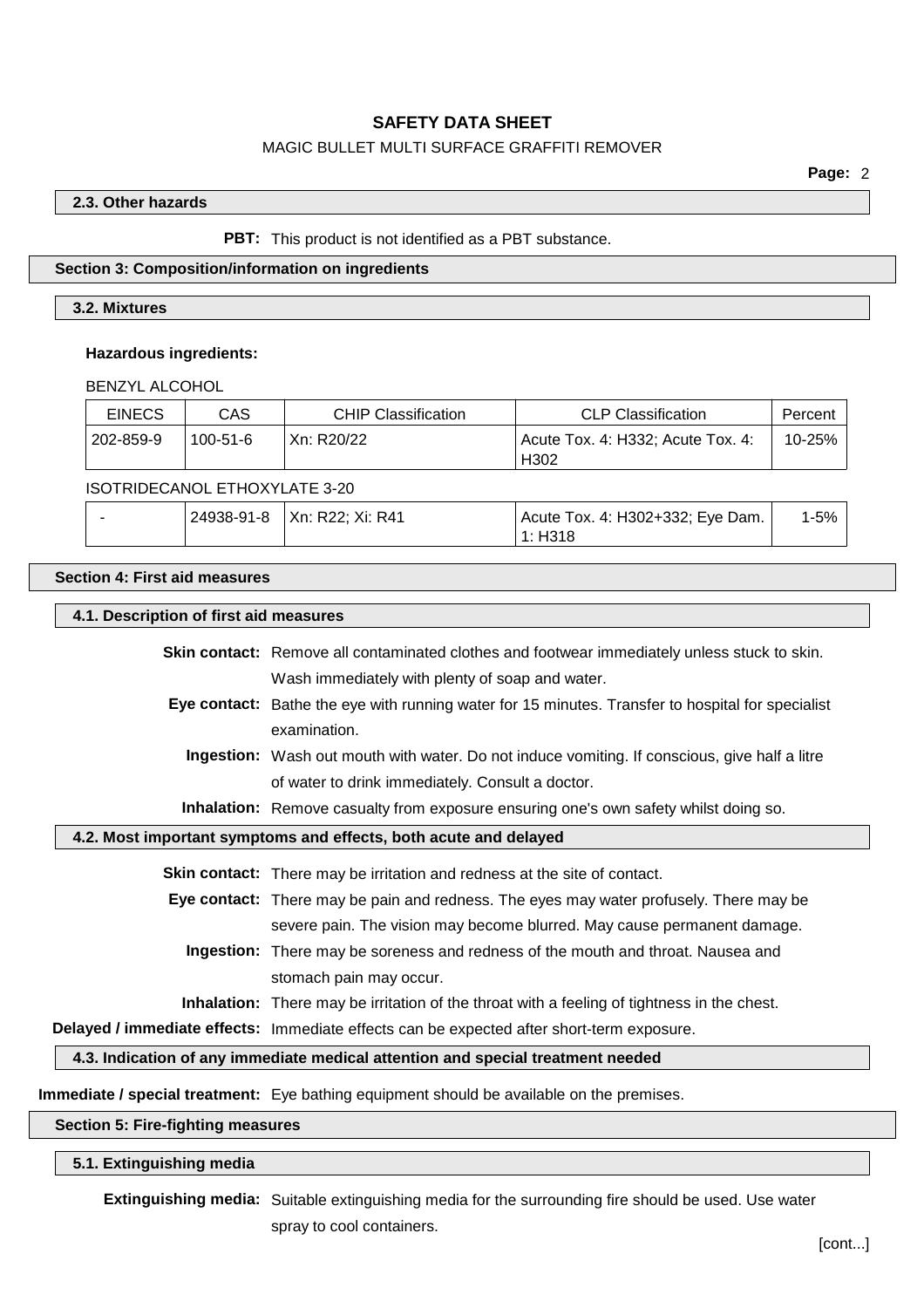# MAGIC BULLET MULTI SURFACE GRAFFITI REMOVER

## **5.2. Special hazards arising from the substance or mixture**

**Exposure hazards:** In combustion emits toxic fumes.

### **5.3. Advice for fire-fighters**

**Advice for fire-fighters:** Wear self-contained breathing apparatus. Wear protective clothing to prevent contact with skin and eyes.

#### **Section 6: Accidental release measures**

### **6.1. Personal precautions, protective equipment and emergency procedures**

**Personal precautions:** Mark out the contaminated area with signs and prevent access to unauthorised personnel. Do not attempt to take action without suitable protective clothing - see section 8 of SDS. Turn leaking containers leak-side up to prevent the escape of liquid.

**6.2. Environmental precautions**

**Environmental precautions:** Do not discharge into drains or rivers. Contain the spillage using bunding.

## **6.3. Methods and material for containment and cleaning up**

**Clean-up procedures:** Absorb into dry earth or sand. Transfer to a closable, labelled salvage container for disposal by an appropriate method.

### **6.4. Reference to other sections**

**Reference to other sections:** Refer to section 8 of SDS.

**Section 7: Handling and storage**

### **7.1. Precautions for safe handling**

**Handling requirements:** Avoid direct contact with the substance. Ensure there is sufficient ventilation of the area. Avoid the formation or spread of mists in the air.

### **7.2. Conditions for safe storage, including any incompatibilities**

**Storage conditions:** Store in cool, well ventilated area. Keep container tightly closed.

**7.3. Specific end use(s)**

**Specific end use(s):** No data available.

**Section 8: Exposure controls/personal protection**

# **8.1. Control parameters**

**Hazardous ingredients:**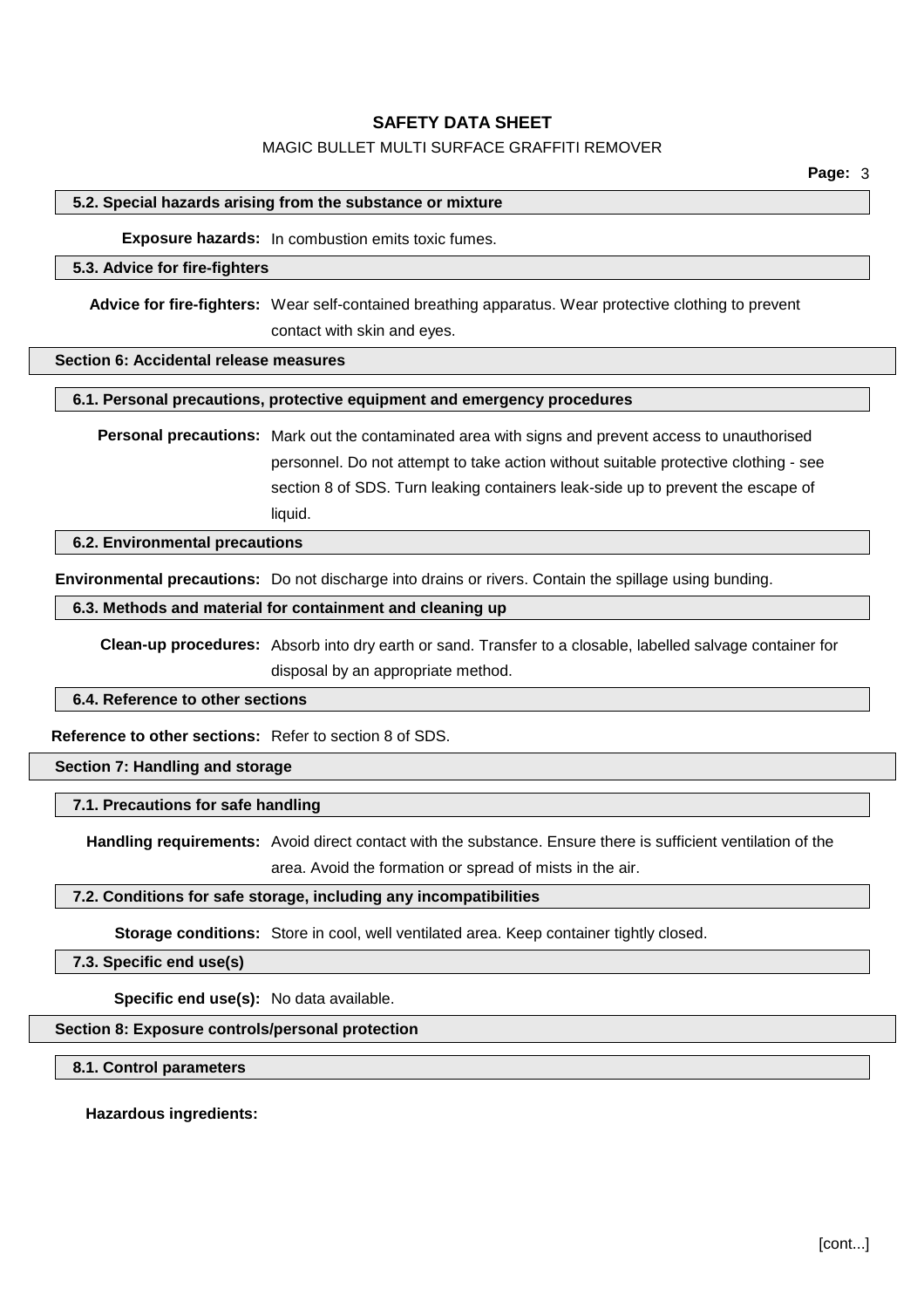# MAGIC BULLET MULTI SURFACE GRAFFITI REMOVER

**Page:** 4

### **BENZYL ALCOHOL**

#### **Workplace exposure limits: Respirable dust**

| <b>State</b> | 8 hour TWA      | STEI<br>$15 \text{ min.}$<br>느느 | २ hour TWA | <b>STEL</b><br>$15$ min. |
|--------------|-----------------|---------------------------------|------------|--------------------------|
| UK           | つに<br>ppm<br>ںے | 50 ppm                          |            |                          |

# **8.1. DNEL/PNEC Values**

**DNEL / PNEC** No data available.

**8.2. Exposure controls**

**Engineering measures:** Ensure there is sufficient ventilation of the area. **Respiratory protection:** Self-contained breathing apparatus must be available in case of emergency. **Hand protection:** Protective gloves. **Eye protection:** Tightly fitting safety goggles. Ensure eye bath is to hand. **Skin protection:** Protective clothing.

**Section 9: Physical and chemical properties**

### **9.1. Information on basic physical and chemical properties**

| <b>State: Liquid</b>                         |                                    |                              |  |
|----------------------------------------------|------------------------------------|------------------------------|--|
|                                              | <b>Colour: Colourless</b>          |                              |  |
|                                              | <b>Odour:</b> Characteristic odour |                              |  |
| <b>Evaporation rate: Slow</b>                |                                    |                              |  |
| <b>Solubility in water:</b> Slightly soluble |                                    |                              |  |
|                                              | <b>Viscosity: Non-viscous</b>      |                              |  |
| Boiling point/range°C: 100                   |                                    | <b>Flash point °C:</b> $>93$ |  |
|                                              |                                    |                              |  |

**pH:** 4

**9.2. Other information**

**Other information:** No data available.

**Section 10: Stability and reactivity**

**10.1. Reactivity**

**Reactivity:** Stable under recommended transport or storage conditions.

**10.2. Chemical stability**

**Chemical stability:** Stable under normal conditions.

# **10.3. Possibility of hazardous reactions**

**Hazardous reactions:** Hazardous reactions will not occur under normal transport or storage conditions.

Decomposition may occur on exposure to conditions or materials listed below.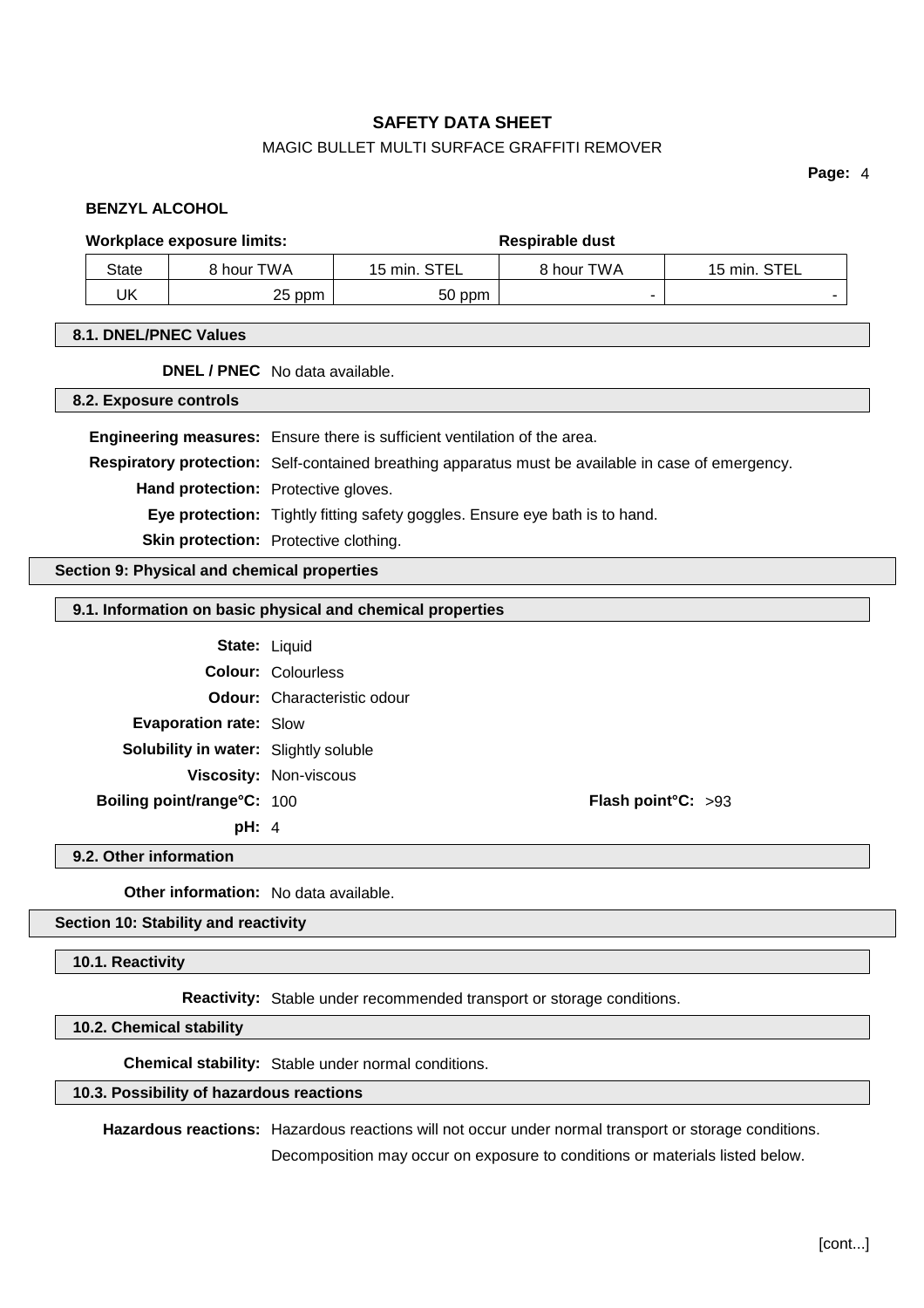# MAGIC BULLET MULTI SURFACE GRAFFITI REMOVER

## **10.4. Conditions to avoid**

**Conditions to avoid:** Heat.

# **10.5. Incompatible materials**

**Materials to avoid:** Strong oxidising agents. Strong acids.

# **10.6. Hazardous decomposition products**

**Haz. decomp. products:** In combustion emits toxic fumes.

## **Section 11: Toxicological information**

## **11.1. Information on toxicological effects**

## **Hazardous ingredients:**

## **BENZYL ALCOHOL**

| <b>IVN</b> | <b>RAT</b> | LD50 | 53   | mg/kg   |
|------------|------------|------|------|---------|
| ORL        | <b>MUS</b> | LD50 | 1360 | ˈ mg/kg |
| ORL        | <b>RAT</b> | LD50 | 1230 | mg/kg   |

# **Relevant effects for mixture:**

| Effect     | ≺oute         | Basis                 |
|------------|---------------|-----------------------|
| Irritation | $\bigcirc$ PT | Hazardous: calculated |

**Symptoms / routes of exposure**

**Skin contact:** There may be irritation and redness at the site of contact.

**Eye contact:** There may be pain and redness. The eyes may water profusely. There may be severe pain. The vision may become blurred. May cause permanent damage.

**Ingestion:** There may be soreness and redness of the mouth and throat. Nausea and stomach pain may occur.

**Inhalation:** There may be irritation of the throat with a feeling of tightness in the chest.

**Delayed / immediate effects:** Immediate effects can be expected after short-term exposure.

### **Section 12: Ecological information**

### **12.1. Toxicity**

**Ecotoxicity values:** No data available.

# **12.2. Persistence and degradability**

# **Persistence and degradability:** Biodegradable.

**12.3. Bioaccumulative potential**

**Bioaccumulative potential:** No bioaccumulation potential.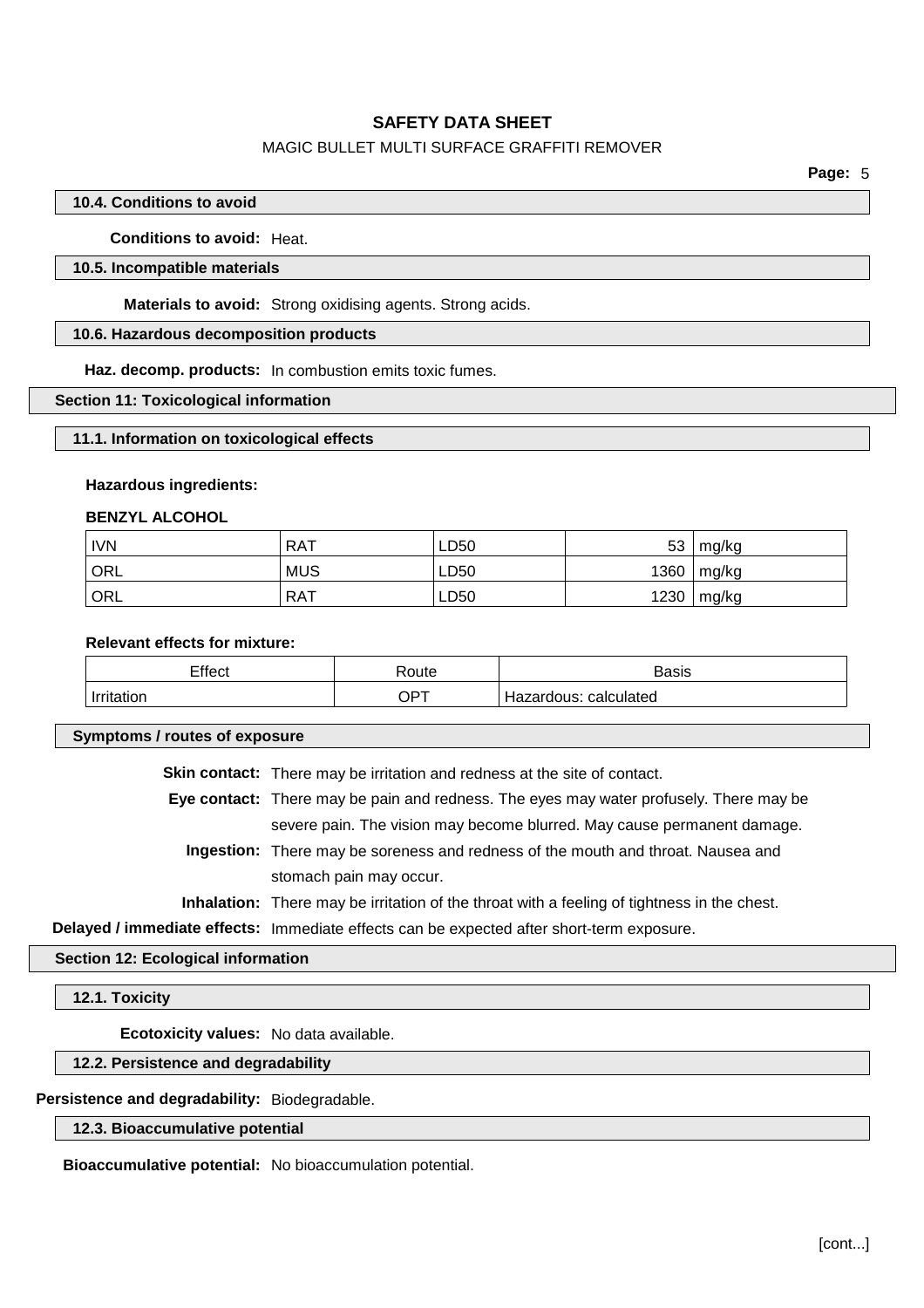## MAGIC BULLET MULTI SURFACE GRAFFITI REMOVER

# **12.4. Mobility in soil**

**Mobility:** Readily absorbed into soil.

### **12.5. Results of PBT and vPvB assessment**

**PBT identification:** This product is not identified as a PBT substance.

# **12.6. Other adverse effects**

**Other adverse effects:** Negligible ecotoxicity.

#### **Section 13: Disposal considerations**

#### **13.1. Waste treatment methods**

**Disposal operations:** Transfer to a suitable container and arrange for collection by specialised disposal company.

> **NB:** The user's attention is drawn to the possible existence of regional or national regulations regarding disposal.

#### **Section 14: Transport information**

**14.1. UN number**

**UN number:** N/A

**14.2. UN proper shipping name**

**14.3. Transport hazard class(es)**

**Transport class:** N/A (N/A)

**14.4. Packing group**

#### **14.5. Environmental hazards**

**Environmentally hazardous:** No **Marine pollutant:** No

**14.6. Special precautions for user**

**Special precautions:** No special precautions.

**Section 15: Regulatory information**

**15.1. Safety, health and environmental regulations/legislation specific for the substance or mixture**

# **15.2. Chemical Safety Assessment**

**Section 16: Other information**

# **Other information**

**Other information:** This safety data sheet is prepared in accordance with Commission Regulation (EU) No 453/2010.

\* indicates text in the SDS which has changed since the last revision.